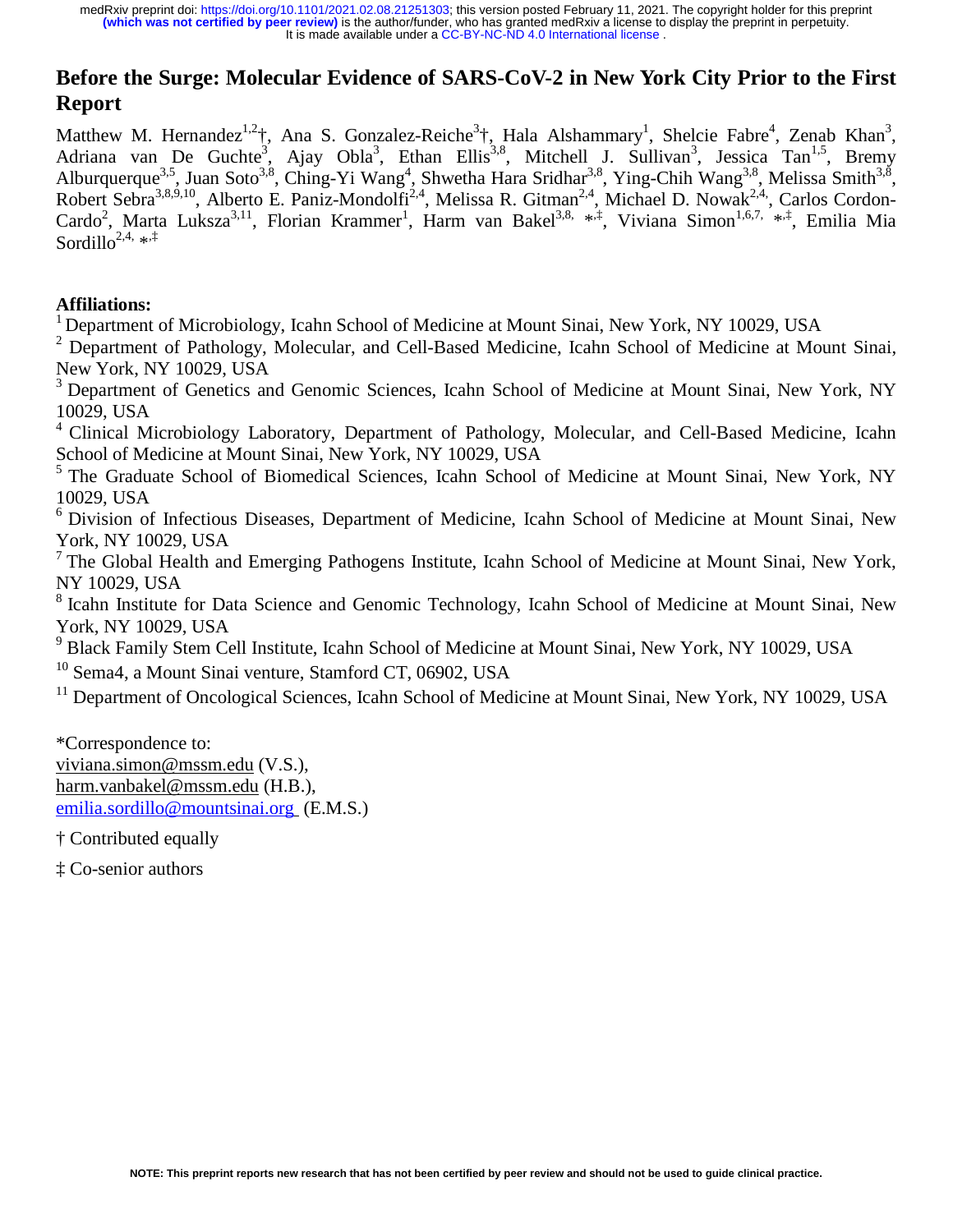# **ABSTRACT**

New York City (NYC) emerged as a coronavirus disease 2019 (COVID-19) epicenter in March 2020, but there is limited information regarding potentially unrecognized severe acute respiratory syndrome coronavirus 2 (SARS-CoV-2) infections before the first reported case. We utilized a sample pooling strategy to screen for SARS-CoV-2 RNA in de-identified, respiratory pathogen-negative nasopharyngeal specimens from 3,040 patients across our NYC health system who were evaluated for respiratory symptoms or influenza-like illness during the first 10 weeks of 2020. We obtained complete SARS-CoV-2 genome sequences from samples collected between late February and early March. Additionally, we detected SARS-CoV-2 RNA in pooled specimens collected in the week ending 25 January 2020, indicating that SARS-CoV-2 caused sporadic infections in NYC a full month before the first officially documented case.

# **ONE SENTENCE SUMMARY**

Molecular surveillance demonstrates that SARS-CoV-2 caused influenza-like illness in NYC before the first reported case.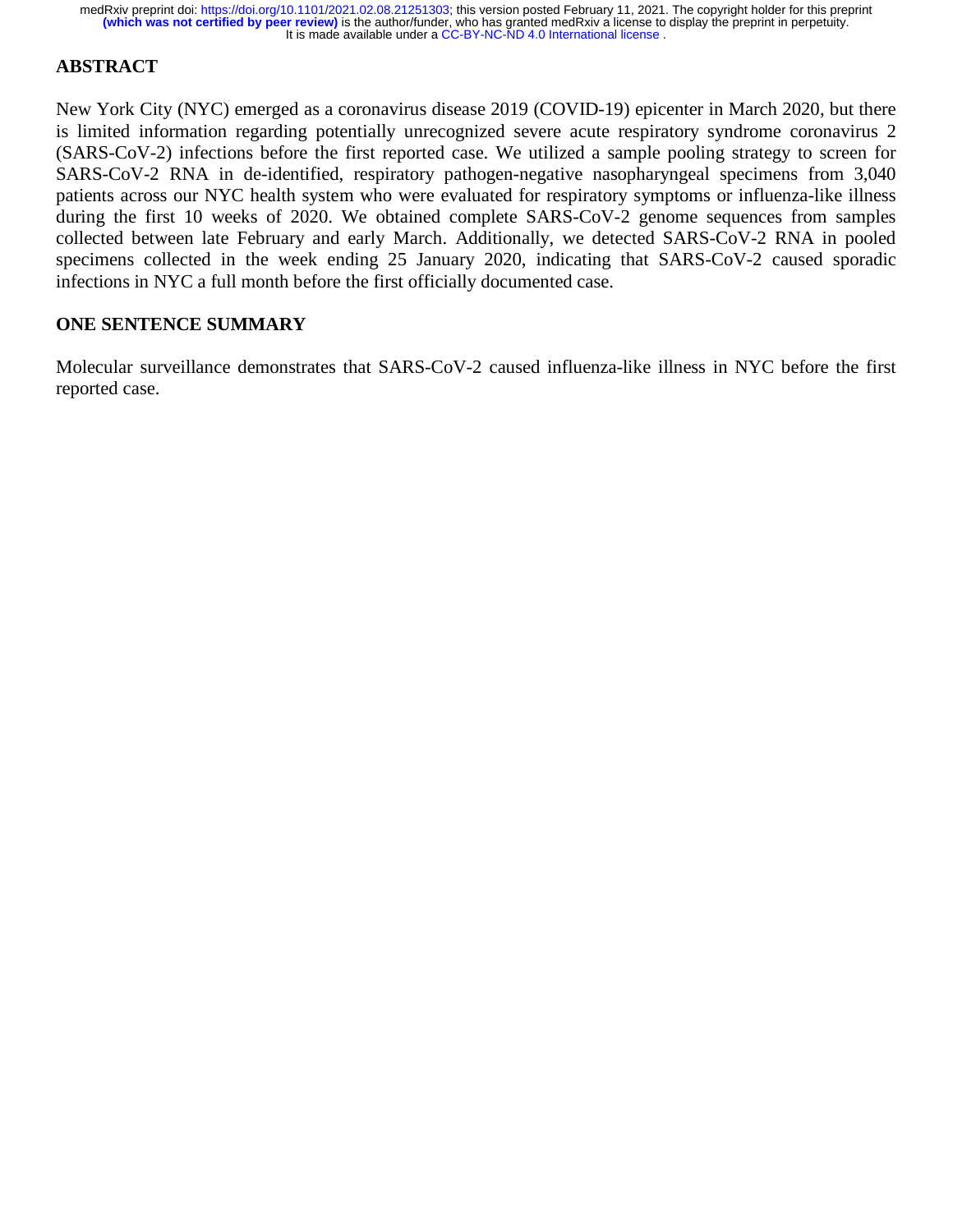### **MAIN TEXT**

The first cases of coronavirus disease 19 (COVID-19), caused by severe acute respiratory syndrome coronavirus 2 (SARS-CoV-2), were observed in China in December 2019 (*1*, *2*). Within weeks, cases were reported in other countries in Asia, as well as in Europe and North America. In the United States (US), the first SARS-CoV-2 infection was confirmed by the US Centers for Disease Control and Prevention (CDC) on 20 January 2020 (*3*). During the following weeks, sporadic cases were reported throughout the US. When the first case in New York State (NYS) was diagnosed in New York City (NYC) on 29 February 2020 (*4*), the NYC metropolitan area quickly emerged as an early epicenter of the pandemic.

We previously documented multiple independent introductions of SARS-CoV-2 into the NYC metropolitan area based on SARS-CoV-2 genomes obtained from 84 patients with COVID-19 receiving care at acute care hospitals and affiliated outpatient facilities of the Mount Sinai Health System (MSHS) during March 2020 (*4*). Based on phylogenetic reconstructions, we estimated that these independent SARS-CoV-2 introductions occurred early in February 2020 (*4*, *5*); this timeframe is further supported by our recent crosssectional serosurvey of MSHS patients (*6*). However, prior to mid-March, 2020, COVID-19 case detection was limited by restricted availability of diagnostic testing and overlap in symptom presentation with other respiratory and viral illnesses. Thus, direct molecular evidence of SARS-CoV-2 in NYC prior to the first reported case is lacking.

To systematically delineate the arrival of SARS-CoV-2 in NYC, we secured 3,040 residual nasopharyngeal swab specimens collected in viral transport medium that were banked from patients with respiratory symptoms or influenza-like illness who presented to the MSHS during the first 10 weeks of 2020 (epidemiological weeks ending on 4 January to 7 March), but were found negative by diagnostic molecular amplification testing for routine respiratory pathogens. The number of these residual respiratory pathogennegative (RPN) specimens collected at each MSHS site varied among the MSHS hospitals as well as from week to week (**Fig. S1A**).

To increase our screening capacity and ensure specimen de-identification, we combined equal volumes of viral transport media from 10 distinct RPN specimens into single tubes, yielding 304 pools which underwent nucleic-acid amplification testing (NAAT) for SARS-CoV-2 (**Fig. 1A**) using the Roche Diagnostics cobas® 6800 SARS-CoV-2 Test. This assay, which has emergency use authorization from the US Food and Drug Administration for the detection of SARS-CoV-2 in clinical specimens, evaluates samples for the presence of the SARS-CoV-2-specific ORF1ab gene (target 1, T1) and the pan-*Sarbecovirus* envelope (E)-gene (target 2, T2). Of the 304 RPN pools, 9 (3%) tested positive (both targets or only T1 detected), 8 (2.6%) tested presumptive positive (only T2 detected), and 287 (94.4%) were negative (neither target detected) (**Fig. 1B**). Five presumptive positive RPN pools contained specimens from patients treated at two distinct MSHS hospitals (A and C), collected during the weeks ending on 18 January, 25 January, and 1 February (**Fig. 1C**). None of the RPN pools comprised of specimens collected during the following three weeks yielded detectable SARS-CoV-2 RNA. However, for specimens collected in the week ending 29 February, SARS-CoV-2 RNA was detected in 5.4% of RPN pools (3.6% positive, 1.8% presumptive positive); this percentage increased to 33.3% (25.9% positive, 7.4% presumptive positive) for RPN pools from the week ending on 7 March. These data indicate that SARS-CoV-2 infections were present in a small number of patients seeking care at MSHS facilities across NYC several weeks prior to the first pandemic wave. The high number of positive RPN pools in the first week of March provides an explanation for the "sudden" exponential increase in severe COVID-19 cases that were admitted to MSHS hospitals starting mid-March 2020.

To validate the NAAT results and to reconstruct the SARS-CoV-2 genomes in these pooled RPN specimens, we extracted viral RNA from all positive and presumptive positive RPN pools and performed viral genome sequencing as described previously (*4*). We obtained complete SARS-CoV-2 genomes with distinct genotypes from six of the nine positive pools (**Fig. 2A**). To assess for the presence of more than one distinct viral genome in these pools, we determined the fraction of non-consensus viral variants for all positions in each assembly. The maximum fraction of non-consensus variants at any position did not exceed 20%, suggesting that each pool was dominated by a single viral variant.

Three NAAT positive and eight NAAT presumptive positive RPN pools yielded either scattered or no SARS-CoV-2 reads, suggesting that viral RNA levels in these pools were insufficient to obtain complete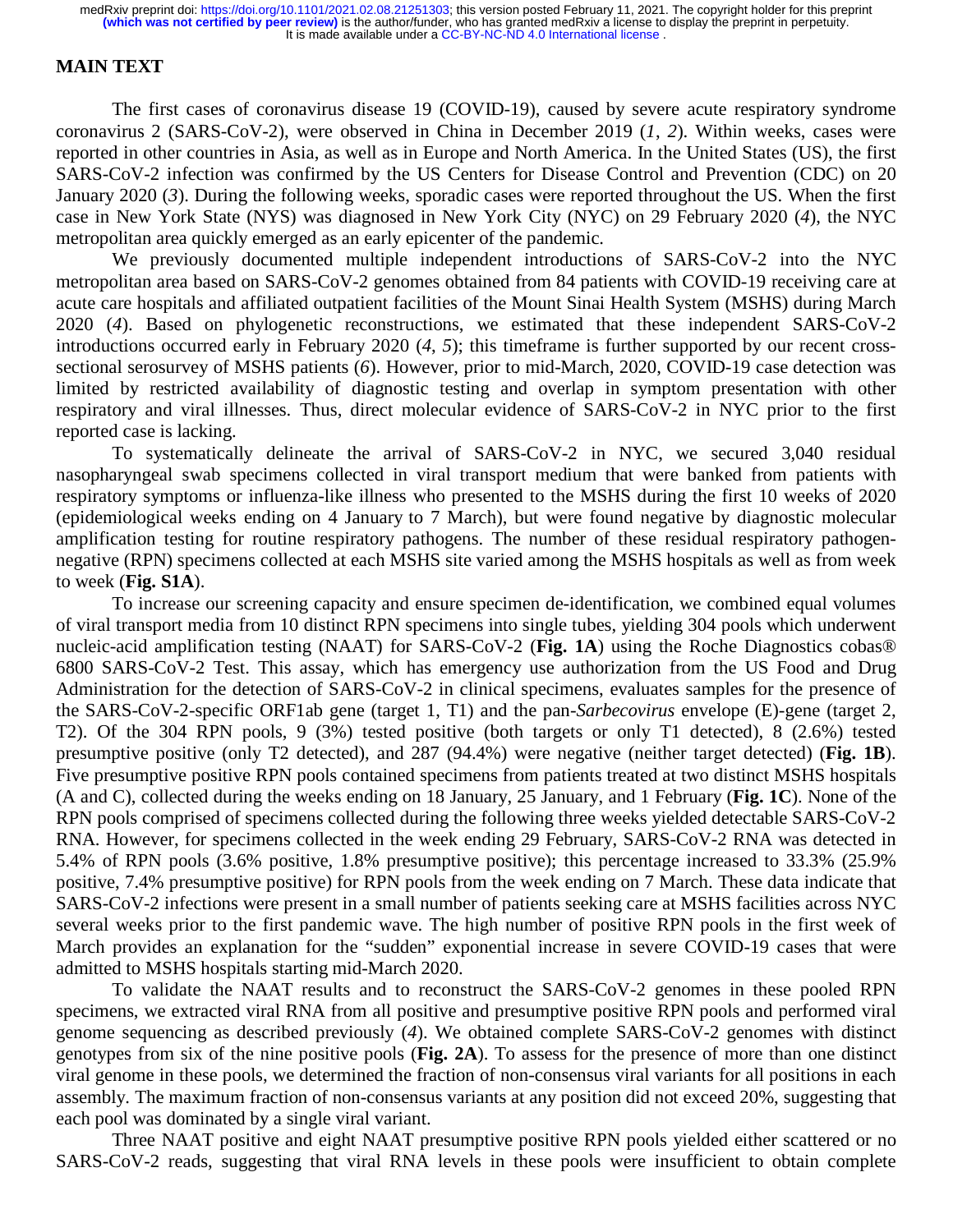genomes. Indeed, these positive pools had high Ct values for both targets by NAAT assay (e.g.,  $\geq 34.25$  for T1 (Orf1ab), ≥35.63 for T2 (E)) (**Fig. S1B**). We performed a second viral genome sequencing protocol with smaller tiling amplicons (see Methods) to improve recovery of degraded viral RNA. These additional sequencing data allowed us to complete another SARS-CoV-2 genome from positive pool P58 (**Fig. 2A**). The remaining two positive pools yielded partial genomes (35% genome completeness for P34, and 24% for P51) (**Fig. 2B**). We were not able to assemble consensus genome sequences from any of the presumptive positive samples, but three pools from weeks ending 25 January (P275) and 1 February (P263 and P271) each yielded scattered SARS-CoV-2 reads throughout the viral genome (**Fig. 2B**, **Table S1**), confirming the presence of viral genetic material. Clade-defining sites were not sufficiently covered to assign these pools to specific clades or lineages.

We next reconstructed phylogenetic relationships between each of the seven early complete genomes (≥95% genome coverage) and a representative dataset of available genomes from the US as well as from viruses circulating globally between January and March 2020 (**Fig. 2C**). In order to place these genomes on a timed tree reconstruction, we conservatively used the week ending date of each pool. All RPN SARS-CoV-2 genomes were identified in specimens collected in the last week of February (ending 29 February) and the first week of March (ending 7 March), a time period when molecular diagnostic testing still was limited to individuals fulfilling a very narrow range of testing criteria. The sequences from these early infections map to four different lineages, B.1 (n=4), B.1.5 (n=1), B.2.12 (n=1), and A.2 (n=1), consistent with multiple independent introductions (Fig. 2C, **Table 1**). All four lineages were detected subsequently during the peak in the spring of 2020 in NYC, which was dominated by the B.1 lineage (*4*, *5*). Notably, the B.1 RPN pools (P134, P41, P58, P53) are nested within a cluster that was linked to early community spread of SARS-CoV-2 in NYC, delineated by the additional substitutions ORF3a-Q57H and ORF1a-T265I (*4*, *5*).

Our study has several limitations, because the RPN pools were made from available residual diagnostic specimens that varied with respect to duration and conditions of storage. It is, therefore, possible that some positive specimens - particularly those with low viral titers - were missed due to degradation of the viral RNA genomes. We started systematically banking RPN specimens in February 2020 and, as a result, may have missed some RPN specimens obtained in early January. However, we included all available residual RPN specimens in our study without any selection. Furthermore, although we reconstructed a single, dominant viral genome from each pool, it is possible that other distinct SARS-CoV-2 variants were present at lower levels. Thus, our estimates regarding the frequency of SARS-CoV-2 positivity over time are a conservative approximation. Lastly, we lack demographic and epidemiological information for individual cases since we relied on de-identified pooled specimens.

Taken together, we provide clear evidence that SARS-CoV-2 infections were present in NYC at least 6 to 8 weeks prior to the surge of cases that flooded the NYC health system. Previous studies have suggested cryptic transmissions weeks prior to the first confirmed cases of community spread (*8*, *9*). Large retrospective testing efforts have probed for SARS-CoV-2 in banked nasopharyngeal specimens from at least seven states (Michigan, Pennsylvania, Tennessee, Texas, Wisconsin, Washington State (*10*), and California (*11*)), with the earliest positive specimens dating back to 21 February 2020 (Seattle, WA (*9*) and California (*11*)). In addition, a recent serosurvey of blood products further suggests early undetected spread in multiple states across the US from December 2019 through January 2020 (*12*). Of note these studies relied solely on molecular testing without validation by viral genome sequencing. Our study is complementary to those efforts, and provides information regarding the presence of SARS-CoV-2 in the diverse, densely populated, international travel hub of NYC, more than one month prior to the detection of the first reported NYS case.

Although we detected SARS-CoV-2 RNA in specimens from late January 2020, without fully reconstructed genomes it is impossible to determine whether these cases seeded the community spread observed later in March. Our molecular findings are in agreement with previous evidence of sporadic SARS-CoV-2 infections in the US in January 2020 (9), and are consistent with evidence from a MSHS SARS-CoV-2 serosurvey (*6*) that identified low levels of SARS-CoV-2 antibody positivity as early as mid-February 2020. Lastly, although our survey only examined RPN specimens collected starting 30 December 2019, the absence of SARS-CoV-2 positive specimens from early January, in conjunction with the serological evidence (*6*), makes the presence of SARS-CoV-2 in the US East Coast populace prior to 2020 unlikely.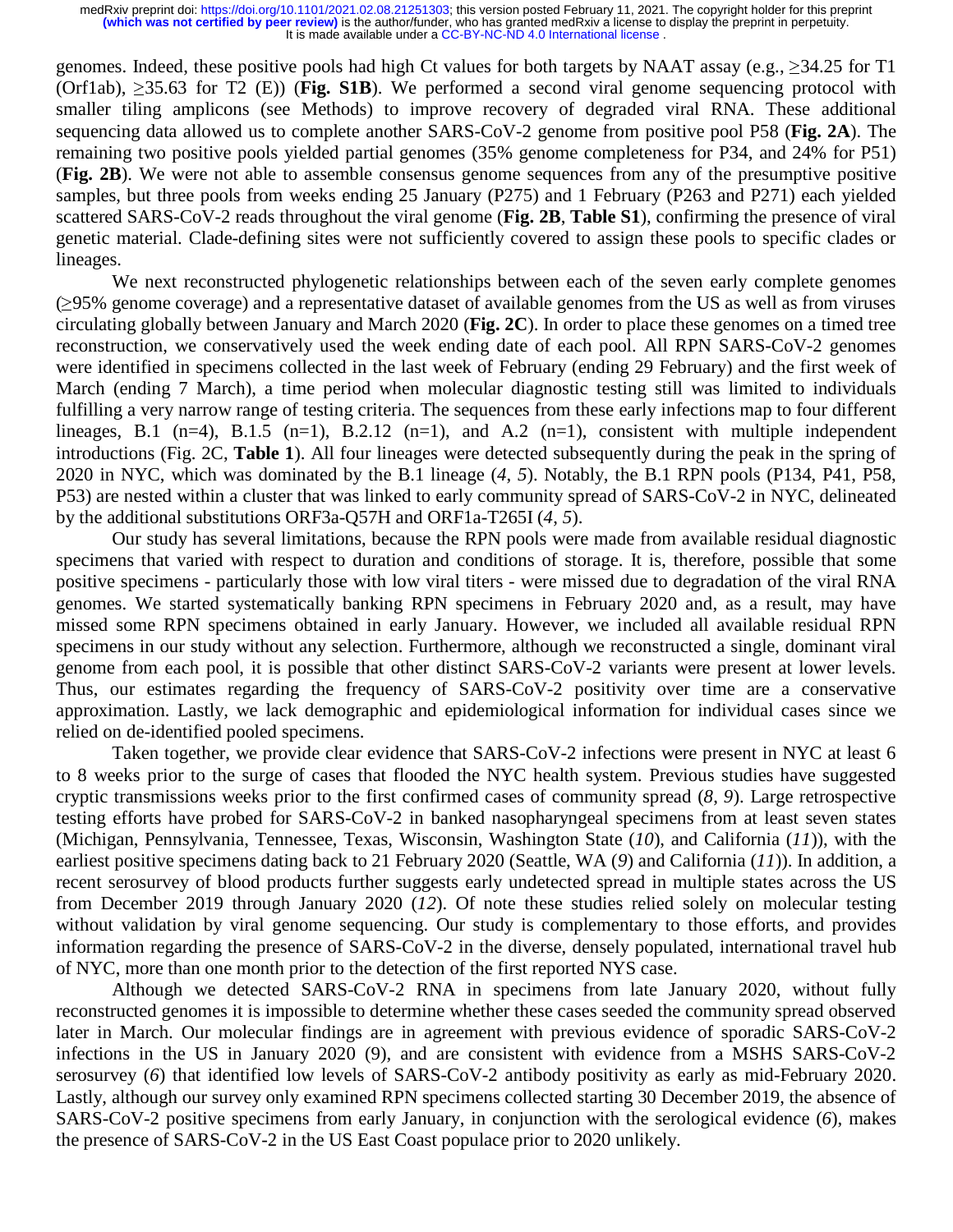The observation that the majority of SARS-CoV-2 genomes identified from RPN pools including specimens collected between the last week of February and the first week of March 2020 cluster within the B.1 lineage is consistent with phylogenetic analyses by us and others linking most cases during the first wave to an influx of travelers from Europe (*4*, *5*, *7*) prior to travel restrictions on mainland European countries (on 13 March 2020) and the United Kingdom and Ireland (on 16 March 2020). Our findings provide further evidence that the limited availability of diagnostic testing early in the epidemic hindered the identification of SARS-CoV-2-infected individuals (*8*, *10*, *13*, *14*) and help explain the expansion of the epidemic notwithstanding travel restrictions designed to limit further introductions of SARS-CoV-2 into the US. These observations indicate a brief window of opportunity in which surveillance, testing, and contact-tracing of a limited number of infections may have stemmed community spread.

Systematic, unbiased surveillance of clinical specimens obtained from individuals presenting with unexplained or unusual clinical presentations of respiratory illness for the presence of emerging viral pathogens must be a key component of any future early-warning sentinel programs. Population-dense metropolitan areas and major global travel hubs present not only a heightened risk for community spread but also an opportunity for monitoring and prevention. These systematic measures will need to become essential components of our new normal in order to prevent local infections and transmissions from blooming into uncontrolled outbreaks.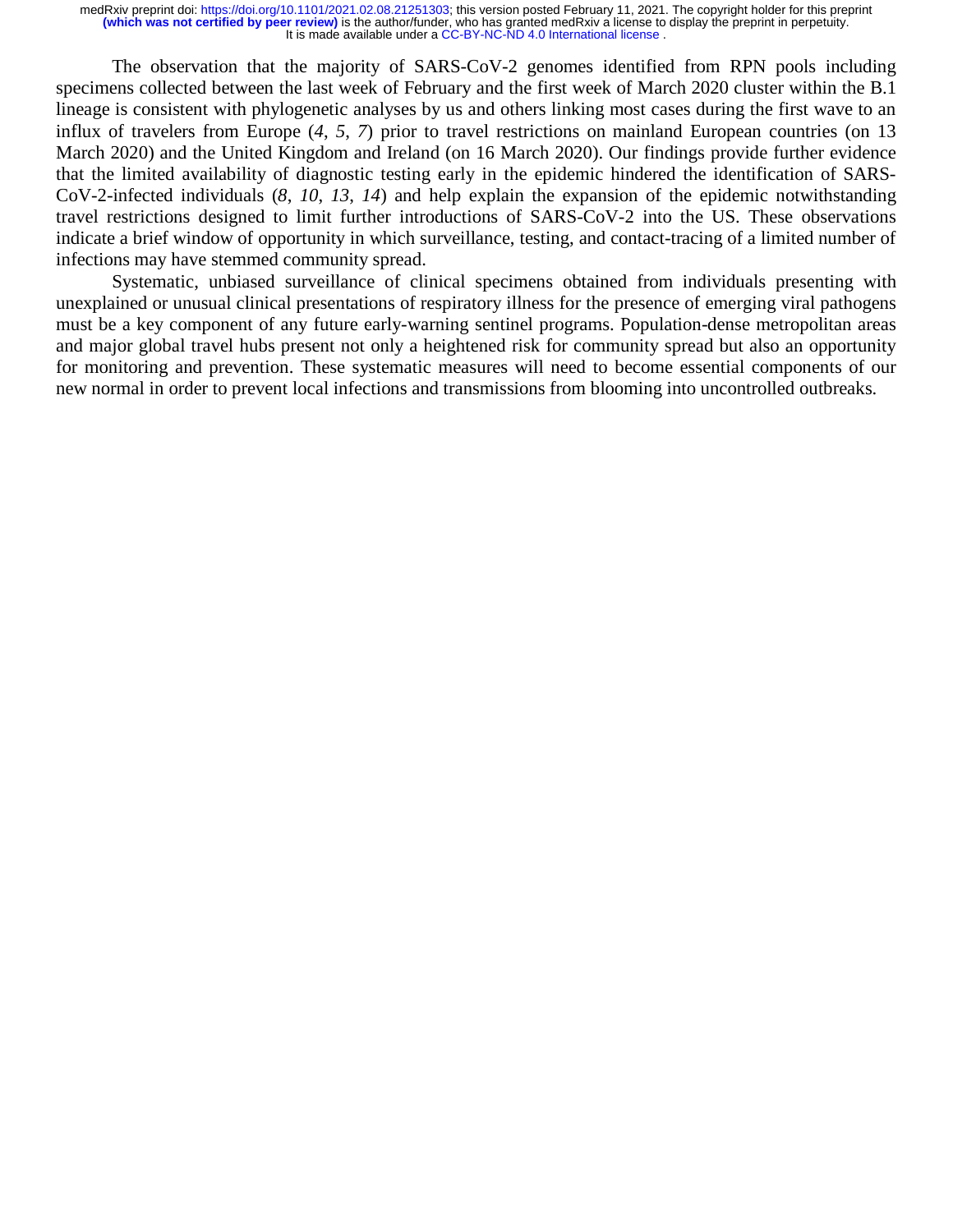### **MATERIALS AND METHODS**

#### Ethics statement

This study was reviewed and approved by the Institutional Review Board of the Icahn School of Medicine at Mount Sinai (protocol: HS# 20-00141).

#### SARS-CoV-2 specimen collection and testing

Respiratory pathogen-negative (RPN) pools in this study were compared to later sequences obtained from individual clinical specimens from cases that tested positive for SARS-CoV-2 in the Mount Sinai Health System (MSHS) once testing became more widely available. Details on testing using the aforementioned systems were previously described (4).

#### Preparation of respiratory pathogen-negative (RPN) pools

RPN pools were prepared by mixing aliquots from nasopharyngeal specimens in viral transport medium from patients with respiratory symptoms that previously tested negative for routine respiratory pathogens using multiplex diagnostic panels (*e.g.*, BioMerieux FilmArray Respiratory Panel, Cepheid Xpert® Xpress Flu/RSV). RPN specimens (n=3,040) collected at MSHS hospitals and outpatient facilities between 30 December 2019 and 7 March 2020 were organized into groups of ten, and stored at -80°C. Notably, these specimens had not previously been tested for SARS-CoV-2. The RPN pools (n=304) were prepared in an isolated class II biological safety cabinet at a separate location from the Clinical Microbiology and research labs, that had never been used for handling respiratory specimens or viruses.

Briefly, 400 $\mu$ L of viral transport medium from each specimen was manually aliquoted one-at-a-time into a sterile 5 mL snap-cap centrifuge tube (ASi, C2520). Once each specimen was aliquoted, the 4 mL volume was mixed manually by pipetting and 600 μL aliquots were reserved for SARS-CoV-2 nucleic acid amplification testing (NAAT). RPN specimens and pools were stored at -80°C.

#### SARS-CoV-2 nucleic acid amplification testing (NAAT)

 To test for SARS-CoV-2 in RPN pools, 600 μL aliquots underwent NAAT by the cobas® 6800/8800 SARS-CoV-2 real-time RT-PCR Test (Roche, 09175431190) in the MSHS Clinical Microbiology Laboratory, which is certified under Clinical Laboratory Improvement Amendments of 1988 (CLIA), 42 U.S.C. §263a and meets requirements to perform high complexity tests. Aliquots were run in batches with one cobas® Buffer Negative Control (BUF (-) C) (Roche, 07002238190) and one cobas® Positive Control (SARS-CoV-2 (+)C) (Roche, 09175440190). The assay utilizes two targets to detect SARS-CoV-2 RNA: the SARS-CoV-2-specific Orf1ab gene (T1) and the pan-Sarbecovirus envelope E gene (T2). All target results were valid across all 304 RPN pools tested. A result was deemed positive for SARS-CoV-2 if both T1 and T2 were detected, or if T1 was detected alone. A result was deemed presumptively positive if T2 was detected alone. A result was deemed negative if neither T1 nor T2 was detected

#### Optimized extraction of total RNA from pools

Total RNA was extracted manually from 1mL aliquots of each positive or presumptively positive pool, utilizing the QIAamp UltraSens Virus Kit (QIAGEN, 53706) and using an optimized protocol. Prior to extraction, all RPN pools were equilibrated to room temperature for at least thirty minutes. Briefly, 1mL of the pooled viral transport medium was transferred to a 2mL Dolphin Tube (Genesee Scientific, 24-284), lysed by adding 800μL Buffer AC, and manually mixed by pipetting up and down. Carrier RNA (5.6 μL) was added to each tube and each mixture was vortexed one-at-a-time. Lysates were incubated at room temperature for 10 minutes and spun at 5,000 g for 3 minutes. Tubes were opened and supernatants removed from each tube within a biological safety cabinet,.

Lysates were moved to an isolated clean research space designated for nucleic acid extraction. A mixture of Buffer AR (300  $\mu$ L) and proteinase K (20  $\mu$ L) pre-warmed to 60<sup>o</sup>C was added to each lysate which was then vortexed for 20 seconds. Lysates were incubated on a ThermoMixer C (Eppendorf, 2231000667) at 40°C, shaking at 2,200 rpm for 10 minutes. Lysates were then spun down and 300μL Buffer AB was added to each tube. Mixtures were vortexed for 10 seconds and RNA was purified by manual extraction on QIAamp spin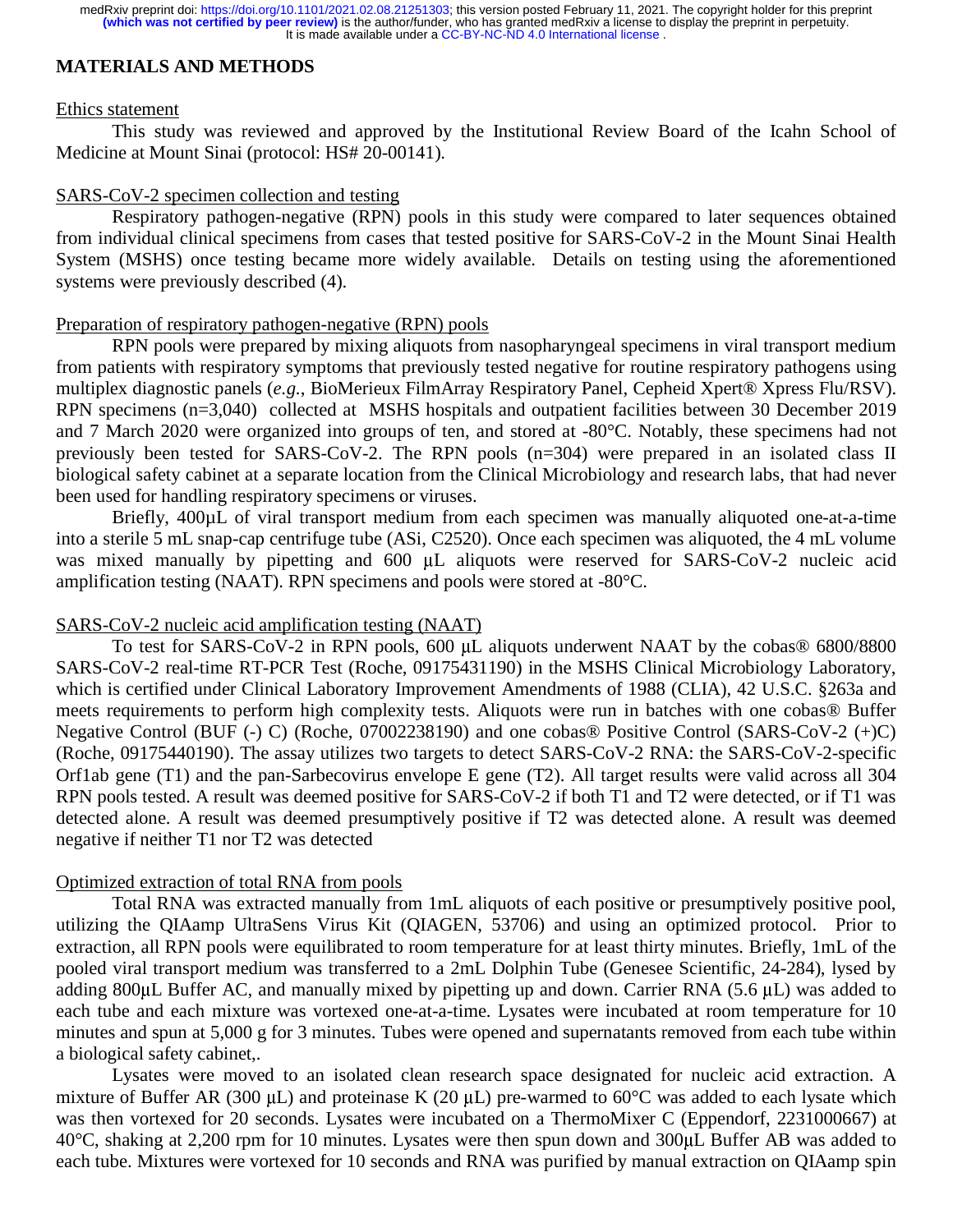columns and eluted in 50μL of AE Elution Buffer for downstream confirmatory RT-PCR testing and sequencing applications.

### SARS-CoV-2 whole-genome amplification and sequencing

All positive and presumptive positive pools were sequenced on the Illumina MiSeq platform following ProtoScript II (New England Biolabs, E6560) cDNA synthesis with random hexamers, SARS-CoV-2 wholegenome amplification with custom designed tiling primers, and library preparation with the Nextera XT DNA Sample Preparation kit (Illumina, FC-131-1096), as described previously (4).

For each pool that did not yield a complete genome in the initial sequencing attempt, 4 additional sequencing libraries were prepared from re-extracted RNA. 1) Nextera XT Illumina amplicon sequencing as described above, 2) Nextera XT sequencing of 1.5 to 2kb amplicons targeting only regions containing cladedefining SNVs (positions 1059, 8782, 14408, 23403, 25563, 28144, 28881 and 28882, https://nextstrain.org/blog/2020-06-02-SARSCoV2-clade-naming), and the Swift Normalase® Amplicon Panel (SNAP) SARS-CoV-2 (Swift Bioscience COVG1V2-96, SN-5X296 and SN-5S1A96) according to the manufacturer's instructions for 3) regular input and 4) low input samples. Data from the Nextera XT libraries were combined for assembly.

#### SARS-CoV-2 genome assembly

Illumina data were analyzed using a custom reference-based (MN908947.3) pipeline (15), https://github.com/mjsull/COVID\_pipe, to reconstruct SARS-CoV-2 genomes, as previously described (4).

### SARS-CoV-2 phylogenetic analysis and lineage assignment

Phylogenetic relationships of the 7 high-quality consensus sequences (>80% completeness) were inferred over a global background of SARS-CoV-2 sequences between December 2019 and May 2020 downloaded from GISAID as previously described (4) with a few modifications. For the background set, only sequences with >5% non-ambiguous sites were included, and sequences were masked at the 5' and 3' ends to remove ambiguous regions but conserve UTR regions that contained SNVs across the whole data set. Initial alignment and subsampling were done by using the NextStrain tool (16). For cases with available information on epidemiological links, or patients with longitudinal sampling when known, only one representative sequence was kept. A maximum likelihood (ML) phylogeny was inferred under the GTR+F+I+G4 model (17, 18), after which further manual curation was done to identify and remove extreme outliers that deviated from a temporal signal using Tempest (19). The final ML tree was then time-scaled with TreeTime using the strict and relaxed clock models as previously described (4).

Lineage classification was done using a phylogenetic based nomenclature as described by Rambaut *et al*. (20) using the PANGOLIN tool, lineages version 2020-10-03 (21).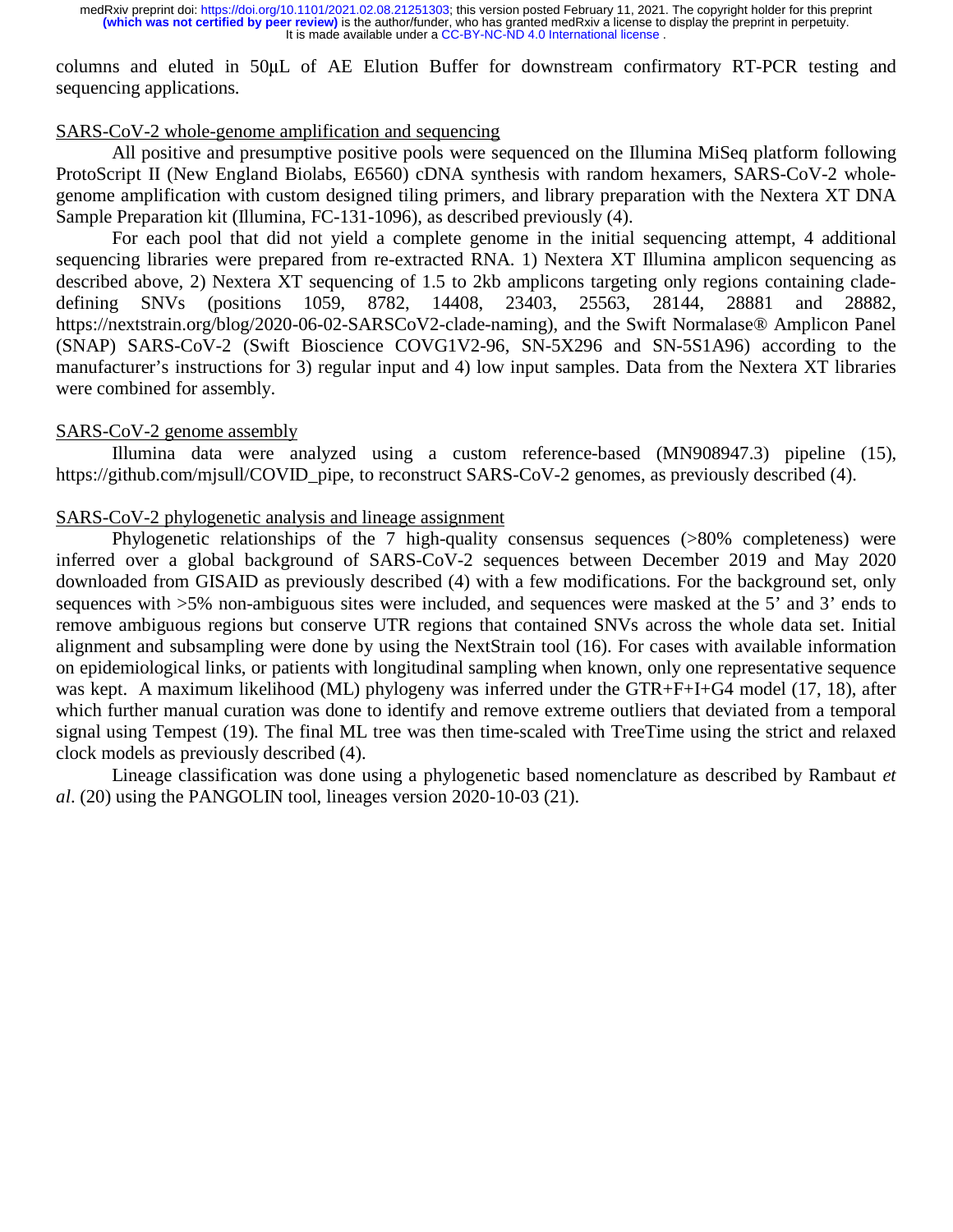# **ACKNOWLEDGEMENTS**

We thank all the members of the Simon and van Bakel laboratories for pitching in whenever additional help was needed. We also acknowledge the invaluable help and continuous assistance provided by Rapid Response Laboratories and Clinical Microbiology Laboratory of the Mount Sinai Health System with regard to the banking and transfer of nasopharyngeal specimens. We thank Denis Ruchnewitz and Michael Lässig for their input on the phylogenetic analyses as well as Catherine Teo for her efforts in RT-qPCR assays. We are grateful for the continuous expert guidance provided by the ISMMS Program for the Protection of Human Subjects (PPHS). We also acknowledge the authors and the originating and submitting laboratories of sequences from GISAID's EpiFlu and EpiCoV (www.gisaid.org) that were used as background for our phylogenetic inferences.

### **FUNDING**

The Research reported in this paper was supported by the National Institutes of Health (NIH) contract number HHSN272201400008C, the NIH Office of Research Infrastructure under award numbers S10OD018522 and S10OD026880, as well as institutional and philanthropic funds (Open Philanthropy Project, #2020-215611).

### **COMPETING INTERESTS**

Robert Sebra is VP of Technology Development and a stockholder at Sema4, a Mount Sinai Venture. This work, however, was conducted solely at Icahn School of Medicine at Mount Sinai.

# **DATA AND MATERIALS AVAILABILITY**

SARS-CoV-2 genome consensus sequences for all study isolates and sample pools were deposited in GISAID.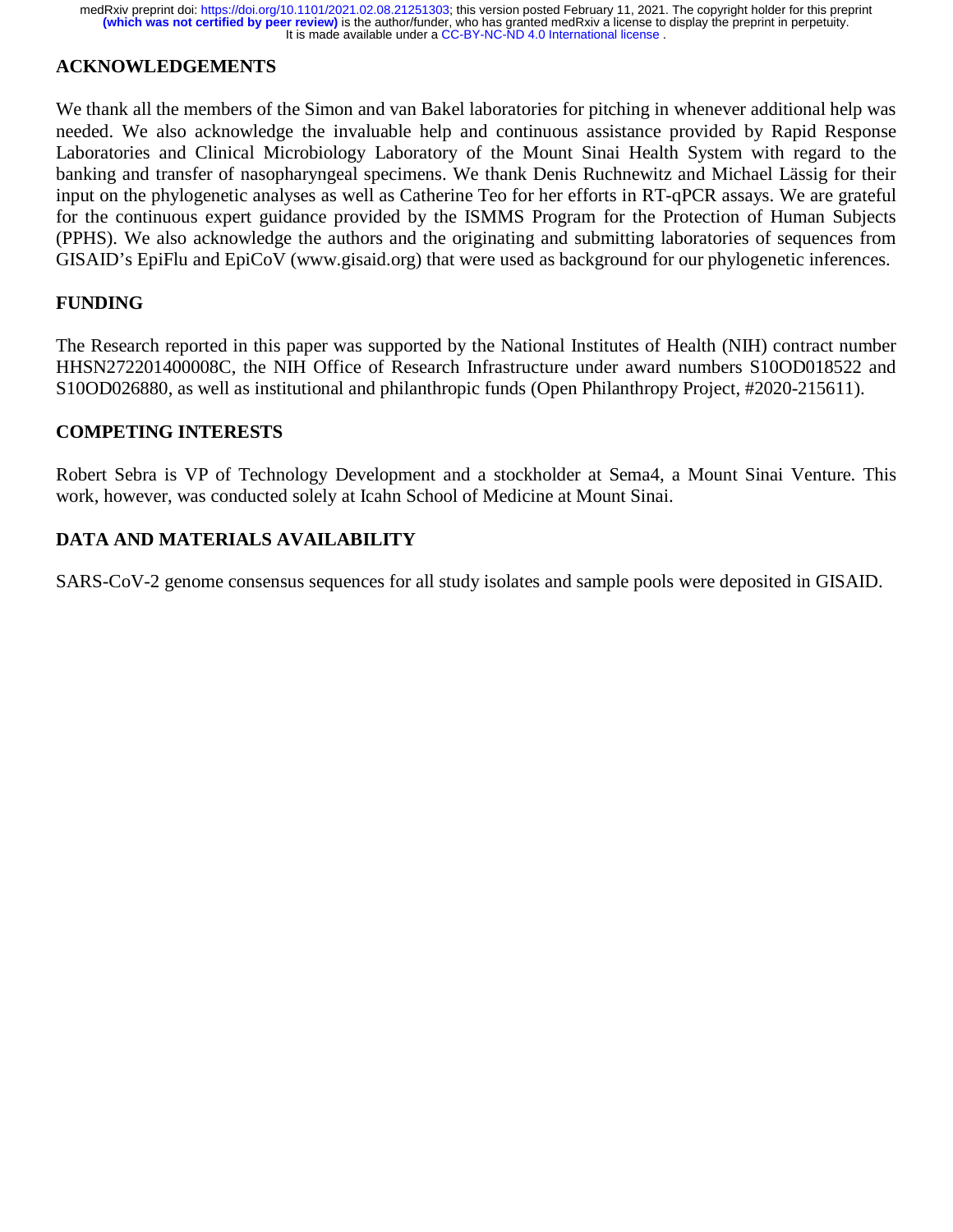### **REFERENCES**

- 1. N. Zhu, D. Zhang, W. Wang, X. Li, B. Yang, J. Song, X. Zhao, B. Huang, W. Shi, R. Lu, P. Niu, F. Zhan, X. Ma, D. Wang, W. Xu, G. Wu, G. F. Gao, W. Tan, China Novel Coronavirus Investigating and Research Team, A Novel Coronavirus from Patients with Pneumonia in China, 2019. *N. Engl. J. Med.* **382**, 727–733 (2020).
- 2. C. Huang, Y. Wang, X. Li, L. Ren, J. Zhao, Y. Hu, L. Zhang, G. Fan, J. Xu, X. Gu, Z. Cheng, T. Yu, J. Xia, Y. Wei, W. Wu, X. Xie, W. Yin, H. Li, M. Liu, Y. Xiao, H. Gao, L. Guo, J. Xie, G. Wang, R. Jiang, Z. Gao, Q. Jin, J. Wang, B. Cao, Clinical features of patients infected with 2019 novel coronavirus in Wuhan, China. *Lancet*. **395**, 497–506 (2020).
- 3. M. L. Holshue, C. DeBolt, S. Lindquist, K. H. Lofy, J. Wiesman, H. Bruce, C. Spitters, K. Ericson, S. Wilkerson, A. Tural, G. Diaz, A. Cohn, L. Fox, A. Patel, S. I. Gerber, L. Kim, S. Tong, X. Lu, S. Lindstrom, M. A. Pallansch, W. C. Weldon, H. M. Biggs, T. M. Uyeki, S. K. Pillai, Washington State 2019-nCoV Case Investigation Team, First Case of 2019 Novel Coronavirus in the United States. *N. Engl. J. Med.* **382**, 929– 936 (2020).
- 4. A. S. Gonzalez-Reiche, M. M. Hernandez, M. J. Sullivan, B. Ciferri, H. Alshammary, A. Obla, S. Fabre, G. Kleiner, J. Polanco, Z. Khan, B. Alburquerque, A. van de Guchte, J. Dutta, N. Francoeur, B. S. Melo, I. Oussenko, G. Deikus, J. Soto, S. H. Sridhar, Y.-C. Wang, K. Twyman, A. Kasarskis, D. R. Altman, M. Smith, R. Sebra, J. Aberg, F. Krammer, A. García-Sastre, M. Luksza, G. Patel, A. Paniz-Mondolfi, M. Gitman, E. M. Sordillo, V. Simon, H. van Bakel, Introductions and early spread of SARS-CoV-2 in the New York City area. *Science* (2020), doi:10.1126/science.abc1917.
- 5. M. T. Maurano, S. Ramaswami, P. Zappile, D. Dimartino, L. Boytard, A. M. Ribeiro-Dos-Santos, N. A. Vulpescu, G. Westby, G. Shen, X. Feng, M. S. Hogan, M. Ragonnet-Cronin, L. Geidelberg, C. Marier, P. Meyn, Y. Zhang, J. Cadley, R. Ordoñez, R. Luther, E. Huang, E. Guzman, C. Arguelles-Grande, K. V. Argyropoulos, M. Black, A. Serrano, M. E. Call, M. J. Kim, B. Belovarac, T. Gindin, A. Lytle, J. Pinnell, T. Vougiouklakis, J. Chen, L. H. Lin, A. Rapkiewicz, V. Raabe, M. I. Samanovic, G. Jour, I. Osman, M. Aguero-Rosenfeld, M. J. Mulligan, E. M. Volz, P. Cotzia, M. Snuderl, A. Heguy, Sequencing identifies multiple early introductions of SARS-CoV-2 to the New York City region. *Genome Res.* (2020), doi:10.1101/gr.266676.120.
- 6. D. Stadlbauer, J. Tan, K. Jiang, M. M. Hernandez, S. Fabre, F. Amanat, C. Teo, G. A. Arunkumar, M. McMahon, C. Capuano, K. Twyman, J. Jhang, M. D. Nowak, V. Simon, E. M. Sordillo, H. van Bakel, F. Krammer, Repeated cross-sectional sero-monitoring of SARS-CoV-2 in New York City. *Nature* (2020), doi:10.1038/s41586-020-2912-6.
- 7. M. Worobey, J. Pekar, B. B. Larsen, M. I. Nelson, V. Hill, J. B. Joy, A. Rambaut, M. A. Suchard, J. O. Wertheim, P. Lemey, The emergence of SARS-CoV-2 in Europe and North America. *Science*. **370**, 564– 570 (2020).
- 8. J. T. Ladner, B. B. Larsen, J. R. Bowers, C. M. Hepp, E. Bolyen, M. Folkerts, K. Sheridan, A. Pfeiffer, H. Yaglom, D. Lemmer, J. W. Sahl, E. A. Kaelin, R. Maqsood, N. A. Bokulich, G. Quirk, T. D. Watts, K. K. Komatsu, V. Waddell, E. S. Lim, J. G. Caporaso, D. M. Engelthaler, M. Worobey, P. Keim, An Early Pandemic Analysis of SARS-CoV-2 Population Structure and Dynamics in Arizona. *MBio*. **11** (2020), doi:10.1128/mBio.02107-20.
- 9. T. Bedford, A. L. Greninger, P. Roychoudhury, L. M. Starita, M. Famulare, M.-L. Huang, A. Nalla, G. Pepper, A. Reinhardt, H. Xie, L. Shrestha, T. N. Nguyen, A. Adler, E. Brandstetter, S. Cho, D. Giroux, P. D. Han, K. Fay, C. D. Frazar, M. Ilcisin, K. Lacombe, J. Lee, A. Kiavand, M. Richardson, T. R. Sibley, M. Truong, C. R. Wolf, D. A. Nickerson, M. J. Rieder, J. A. Englund, Seattle Flu Study Investigators, J. Hadfield, E. B. Hodcroft, J. Huddleston, L. H. Moncla, N. F. Müller, R. A. Neher, X. Deng, W. Gu, S. Federman, C. Chiu, J. S. Duchin, R. Gautom, G. Melly, B. Hiatt, P. Dykema, S. Lindquist, K. Queen, Y. Tao, A. Uehara, S. Tong, D. MacCannell, G. L. Armstrong, G. S. Baird, H. Y. Chu, J. Shendure, K. R. Jerome, Cryptic transmission of SARS-CoV-2 in Washington state. *Science*. **370**, 571–575 (2020).
- 10. CDC COVID-19 Response Team, M. A. Jorden, S. L. Rudman, E. Villarino, S. Hoferka, M. T. Patel, K. Bemis, C. R. Simmons, M. Jespersen, J. Iberg Johnson, E. Mytty, K. D. Arends, J. J. Henderson, R. W. Mathes, C. X. Weng, J. Duchin, J. Lenahan, N. Close, T. Bedford, M. Boeckh, H. Y. Chu, J. A. Englund, M.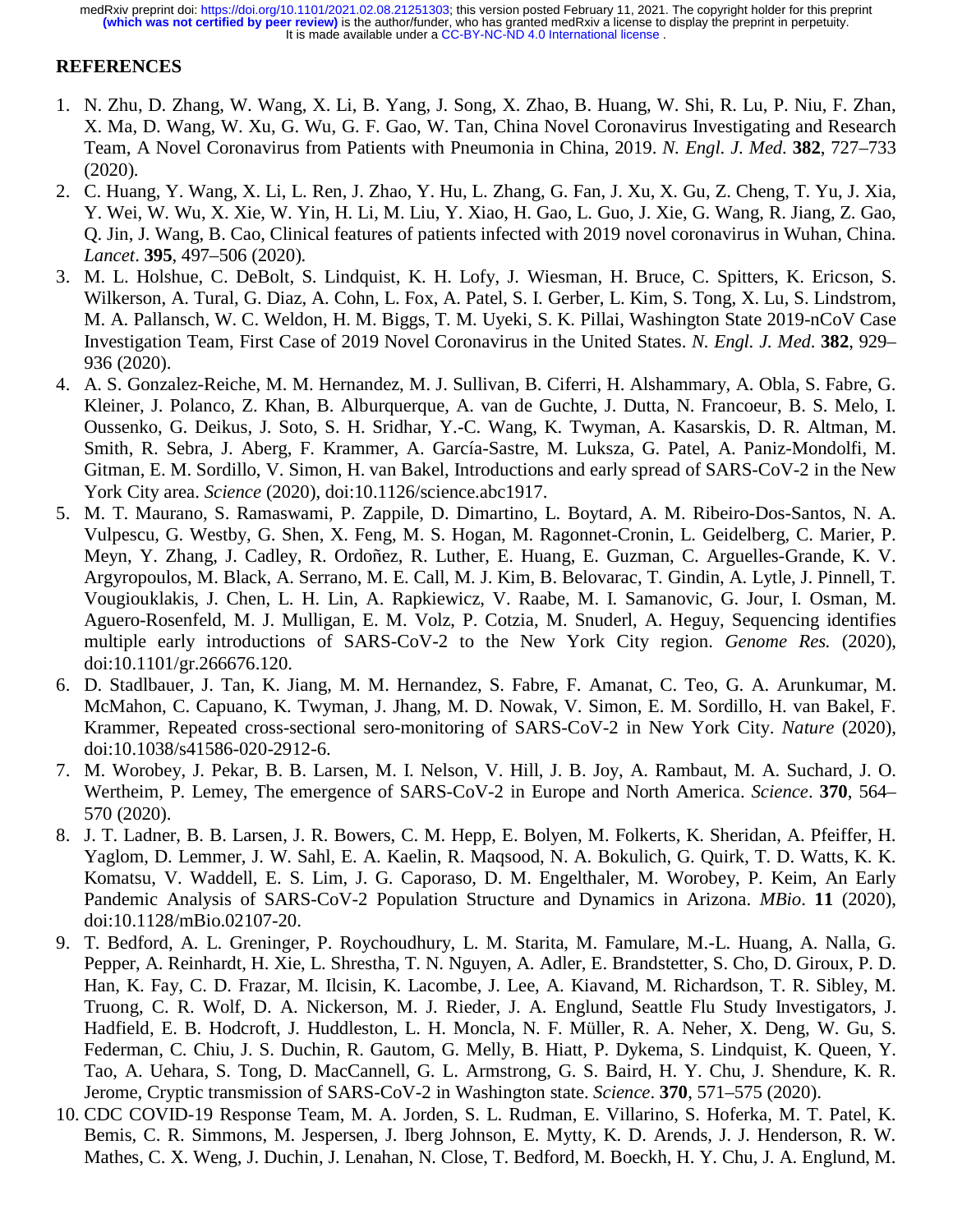Famulare, D. A. Nickerson, M. J. Rieder, J. Shendure, L. M. Starita, Evidence for Limited Early Spread of COVID-19 Within the United States, January-February 2020. *MMWR Morb. Mortal. Wkly. Rep.* **69**, 680– 684 (2020).

- 11. C. A. Hogan, M. K. Sahoo, B. A. Pinsky, Sample Pooling as a Strategy to Detect Community Transmission of SARS-CoV-2. *JAMA*. **323**, 1967–1969 (2020).
- 12. S. V. Basavaraju, M. E. Patton, K. Grimm, M. A. U. Rasheed, S. Lester, L. Mills, M. Stumpf, B. Freeman, A. Tamin, J. Harcourt, J. Schiffer, V. Semenova, H. Li, B. Alston, M. Ategbole, S. Bolcen, D. Boulay, P. Browning, L. Cronin, E. David, R. Desai, M. Epperson, Y. Gorantla, T. Jia, P. Maniatis, K. Moss, K. Ortiz, S. H. Park, P. Patel, Y. Qin, E. Steward-Clark, H. Tatum, A. Vogan, B. Zellner, J. Drobeniuc, M. R. P. Sapiano, F. Havers, C. Reed, S. Gerber, N. J. Thornburg, S. L. Stramer, Serologic testing of U.S. blood donations to identify SARS-CoV-2-reactive antibodies: December 2019-January 2020. *Clin. Infect. Dis.* (2020), doi:10.1093/cid/ciaa1785.
- 13. J. M. Sharfstein, S. J. Becker, M. M. Mello, Diagnostic Testing for the Novel Coronavirus. *JAMA* (2020), doi:10.1001/jama.2020.3864.
- 14. X. Deng, W. Gu, S. Federman, L. du Plessis, O. G. Pybus, N. Faria, C. Wang, G. Yu, B. Bushnell, C.-Y. Pan, H. Guevara, A. Sotomayor-Gonzalez, K. Zorn, A. Gopez, V. Servellita, E. Hsu, S. Miller, T. Bedford, A. L. Greninger, P. Roychoudhury, L. M. Starita, M. Famulare, H. Y. Chu, J. Shendure, K. R. Jerome, C. Anderson, K. Gangavarapu, M. Zeller, E. Spencer, K. G. Andersen, D. MacCannell, C. R. Paden, Y. Li, J. Zhang, S. Tong, G. Armstrong, S. Morrow, M. Willis, B. T. Matyas, S. Mase, O. Kasirye, M. Park, G. Masinde, C. Chan, A. T. Yu, S. J. Chai, E. Villarino, B. Bonin, D. A. Wadford, C. Y. Chiu, Genomic surveillance reveals multiple introductions of SARS-CoV-2 into Northern California. *Science* (2020), doi:10.1126/science.abb9263.
- 15. mjsull, *mjsull/COVID\_pipe: initial release* (2020; https://zenodo.org/record/3775031).
- 16. J. Hadfield, C. Megill, S. M. Bell, J. Huddleston, B. Potter, C. Callender, P. Sagulenko, T. Bedford, R. A. Neher, Nextstrain: real-time tracking of pathogen evolution. *Bioinformatics*. **34**, 4121–4123 (2018).
- 17. L.-T. Nguyen, H. A. Schmidt, A. von Haeseler, B. Q. Minh, IQ-TREE: a fast and effective stochastic algorithm for estimating maximum-likelihood phylogenies. *Mol. Biol. Evol.* **32**, 268–274 (2015).
- 18. D. T. Hoang, O. Chernomor, A. von Haeseler, B. Q. Minh, L. S. Vinh, UFBoot2: Improving the Ultrafast Bootstrap Approximation. *Mol. Biol. Evol.* **35**, 518–522 (2018).
- 19. A. Rambaut, T. T. Lam, L. Max Carvalho, O. G. Pybus, Exploring the temporal structure of heterochronous sequences using TempEst (formerly Path-O-Gen). *Virus Evol*. **2**, vew007 (2016).
- 20. A. Rambaut, E. C. Holmes, Á. O'Toole, V. Hill, J. T. McCrone, C. Ruis, L. du Plessis, O. G. Pybus, A dynamic nomenclature proposal for SARS-CoV-2 lineages to assist genomic epidemiology. *Nat Microbiol*. **5**, 1403–1407 (2020).
- 21. Á. O'Toole, J. T. McCrone, *Phylogenetic assignment of named global outbreak lineages* (Github, 2020; https://github.com/hCoV-2019/pangolin).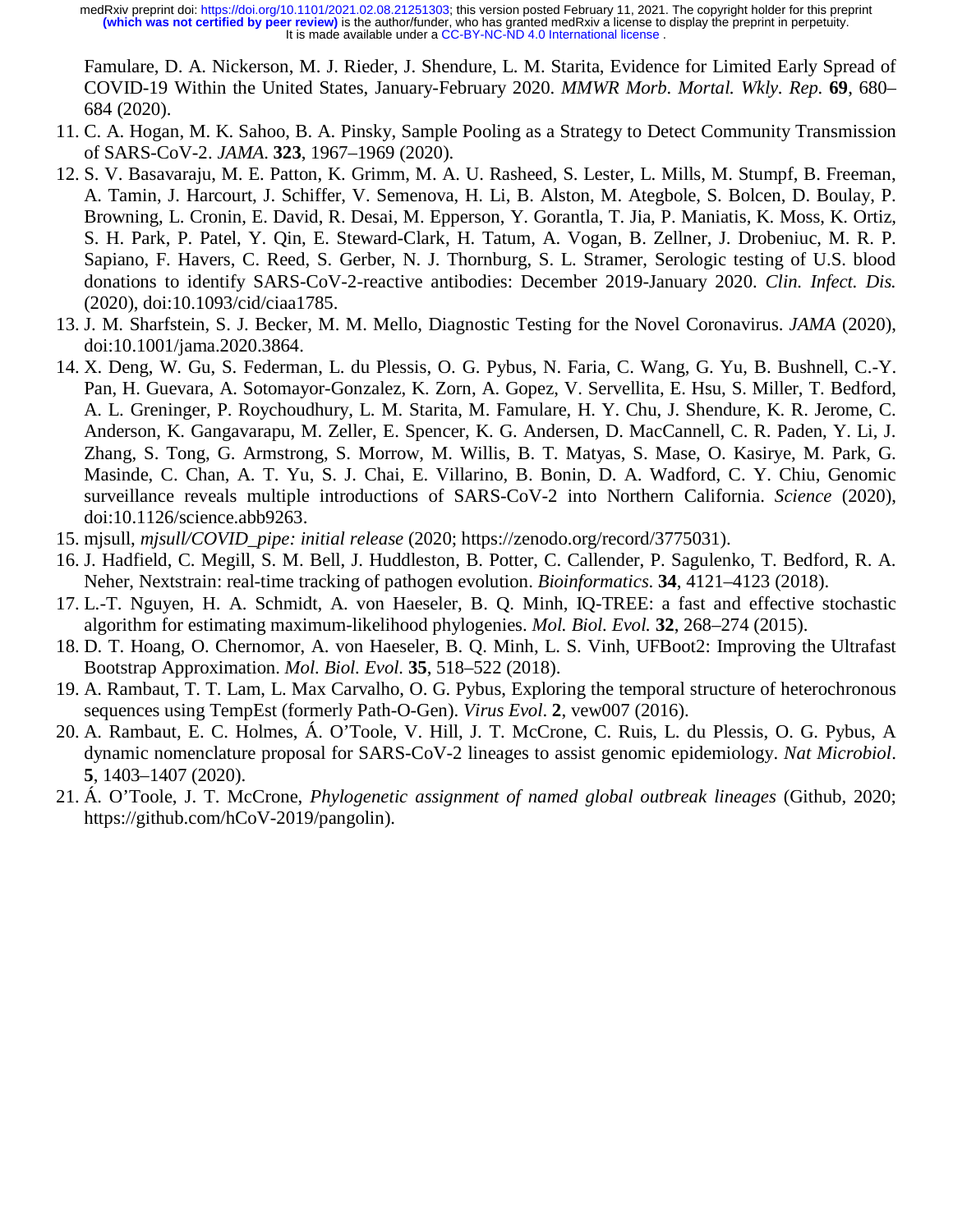# **FIGURES**



**Fig. 1. Detection of SARS-CoV-2 nucleic acids in nasopharyngeal specimens collected in the first ten weeks of 2020.** (A) Schematic representation of the study design. Nasopharyngeal swab specimens that tested negative for respiratory pathogens (RPN) were pooled. Each pool consisted of 10 specimens from the same week from one of five hospital sites. Nucleic acid amplification testing (NAAT) was performed and RNA was processed for SARS-CoV-2 genome assembly. (B) Select events and responses to the evolving SARS-CoV-2 pandemic are annotated over the timeframe surveyed. Confirmed cases in NYC for the last two weeks are noted. Absolute counts of pools that tested positive, presumptive positive, and negative by RT-PCR are depicted by week collected. (C) Distribution of positive (solid) and presumptive positive (hatched) pools across the five different hospital sites in NYC.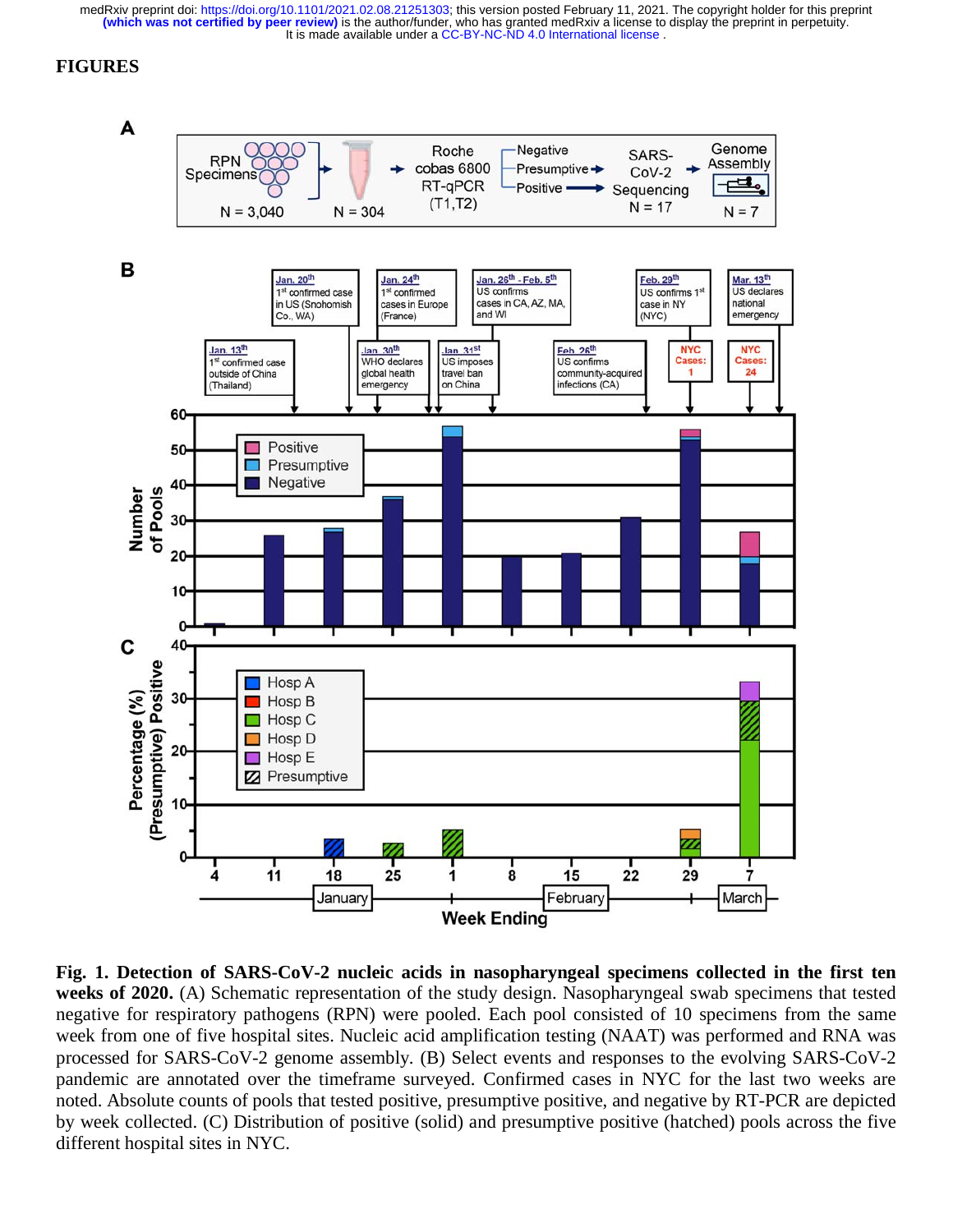

**Fig. 2. Phylogenetic relationships of previously undetected SARS-CoV-2 and other NY and global isolates.** (A) Multiple sequence alignment of SARS-CoV-2 genome sequences obtained from RPN pools containing specimens collected prior to the first confirmed case in NY (NY1) relative to Wuhan-Hu-1 (RefSeq: NC\_045512). RPN pools are ordered by date and lineage as displayed in panel A. The SARS-CoV-2 genome coordinates and gene annotations are shown above. Single nucleotide variations (SNVs) are depicted with vertical lines in red (clade-defining) or black (other). (B) Sequence read coverage for three sequencing libraries of partially sequenced RT-qPCR positive (magenta) and presumptive (cyan) specimens with detectable SARS-CoV-2 reads >Q30 reads are shown. (C) Maximum likelihood (ML) phylodynamic inference of seven SARS-CoV-2 genome sequences from this surveillance study in a global background of 2,993. Tip circles indicate the position of the respiratory pathogen-negative (RPN) pools (red) described in this report, the first reported COVID-19 case in New York City (green) from February 29, later NYC cases from MSHS (yellow) and other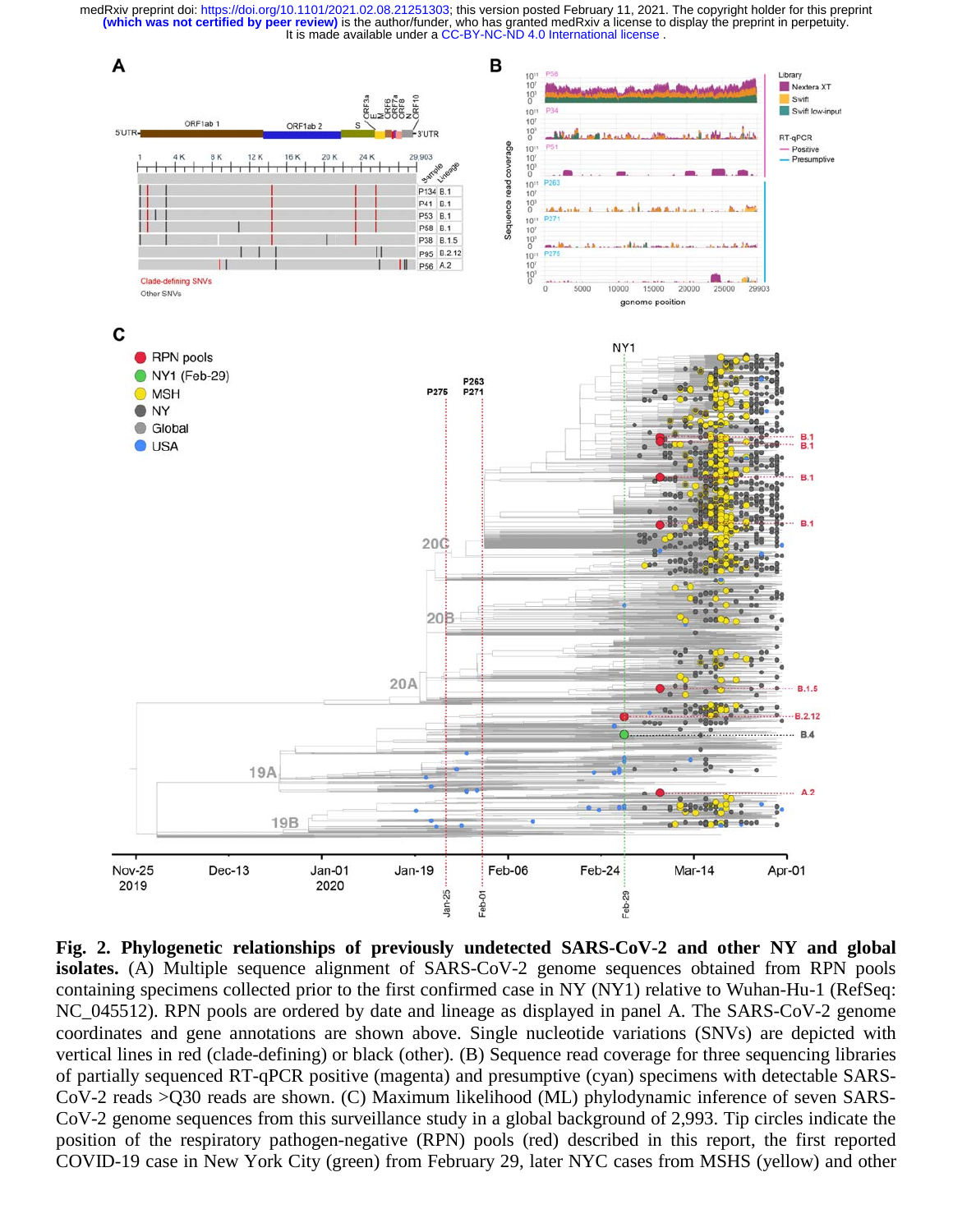institutions (dark grey), and global (light grey) and US (blue) early isolates prior to 1 March. The PANGOLIN lineage classification of the RPN pools is indicated on the right, and the NextStrain clades are shown as node labels. The specimen identifier is indicated for RPN pools detected earlier than NY1. The time tree was inferred under a strict clock model with a nucleotide substitution rate of  $0.80\times10^{-3}$ .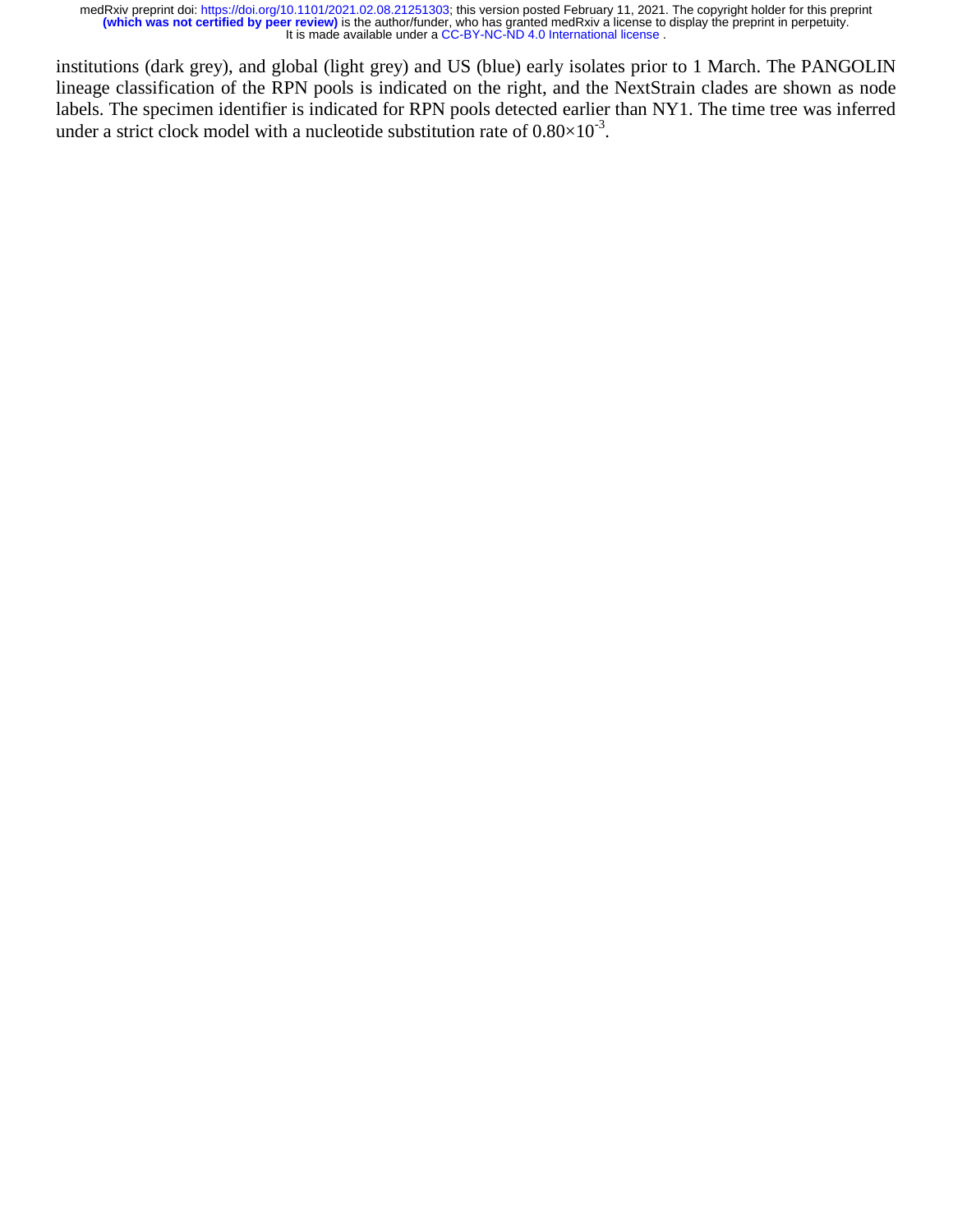# **TABLES**

# **Table 1. Lineage classification of previously undetected SARS-CoV-2 in NYC.**

| <b>Sample</b> | Week-<br>ending      | Genome<br>completeness<br>(%) | <b>NextStrain</b><br><b>Clade</b> | Clade-<br>defining<br>mutations                                        | <b>PANGOLIN</b><br><b>Lineage</b> | <b>Lineage detection</b><br>prior to 1 March                                                       |
|---------------|----------------------|-------------------------------|-----------------------------------|------------------------------------------------------------------------|-----------------------------------|----------------------------------------------------------------------------------------------------|
|               | Pool-134 72-Mar-2020 | 99.9                          | 20C                               | S:D614G,<br><b>ORF1b:P31</b><br>4L, OFR3a:<br>Q57H,<br>ORF1a:T26<br>5I | B.1                               | Mainly Europe, linked<br>to Italian outbreak,<br>only a few North<br>American (non-US)<br>isolates |
| Pool-41       | 74-Mar-2020          | 99.7                          | 20C                               | S:D614G,<br><b>ORF1b:P31</b><br>4L, OFR3a:<br>Q57H,<br>ORF1a:T26<br>5I | B.1                               |                                                                                                    |
| Pool-58       | 75-Mar-2020          | 99.8                          | 20C                               | S:D614G,<br><b>ORF1b:P31</b><br>4L, OFR3a:<br>Q57H,<br>ORF1a:T26<br>5I | B.1                               |                                                                                                    |
| Pool-53       | 75-Mar-2020          | 99.8                          | 20C                               | S:D614G,<br><b>ORF1b:P31</b><br>4L, OFR3a:<br>Q57H,<br>ORF1a:T26<br>5I | B.1                               |                                                                                                    |
| Pool-38       | 76-Mar-2020          | 98.9                          | 20A                               | S:D614G,<br><b>ORF1b:P31</b><br>4L                                     | <b>B.1.5</b>                      | Europe/South<br>America/Asia                                                                       |
| Pool-95       | 2926-Feb-<br>2020    | 99.8                          | 19A                               | T14408C                                                                | <b>B.2.12</b>                     | Asia/Europe/Oceania                                                                                |
|               | Pool-56 75-Mar-2020  | 99.7                          | 19 <sub>B</sub>                   | C8782T<br>ORF8:L84S                                                    | A.2                               | Europe                                                                                             |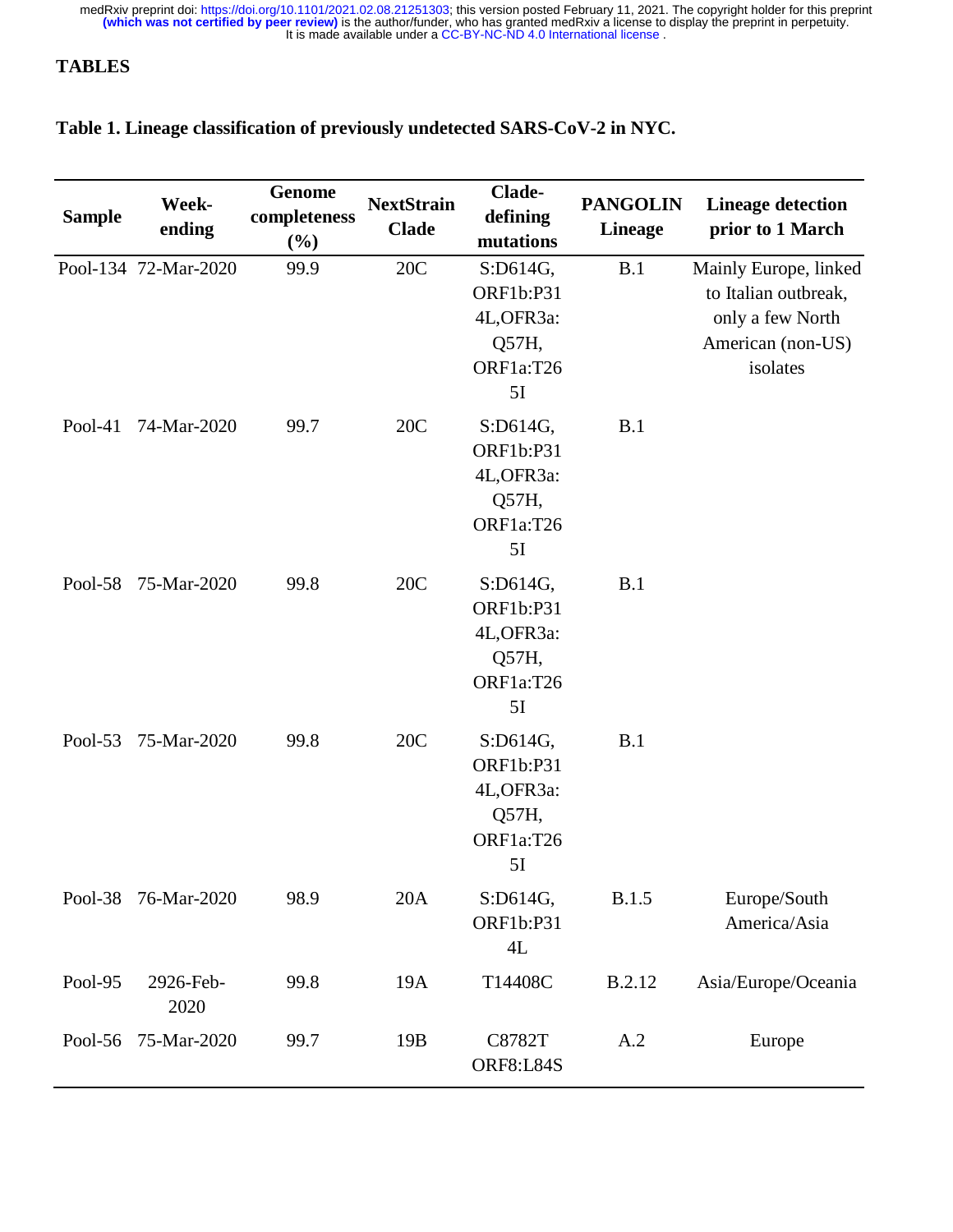#### **SUPPLEMENTARY MATERIALS**



**Fig S1. Hospital distribution and SARS-CoV-2 quantitation of negative pools.** (A) 304 RPN pools were generated from nasopharyngeal swab specimens collected at distinct MSHS sites (A-E) from 30 December 2019 to 7 March 2020. (B) SARS-CoV-2 NAAT quantities in RPN pools by week. Cycle thresholds (Ct) of pools yielding a positive or presumptive positive result by clinical diagnostic SARS-CoV-2 RT-PCR are depicted. If only assay target 1 (T1, ORF1ab) or only assay target 2 (T2, E-gene) was detected in a pool, an X denotes the corresponding Ct value. If both T1 and T2 were detected, the average of the Ct values of both detected targets is depicted by a circle for that pool.